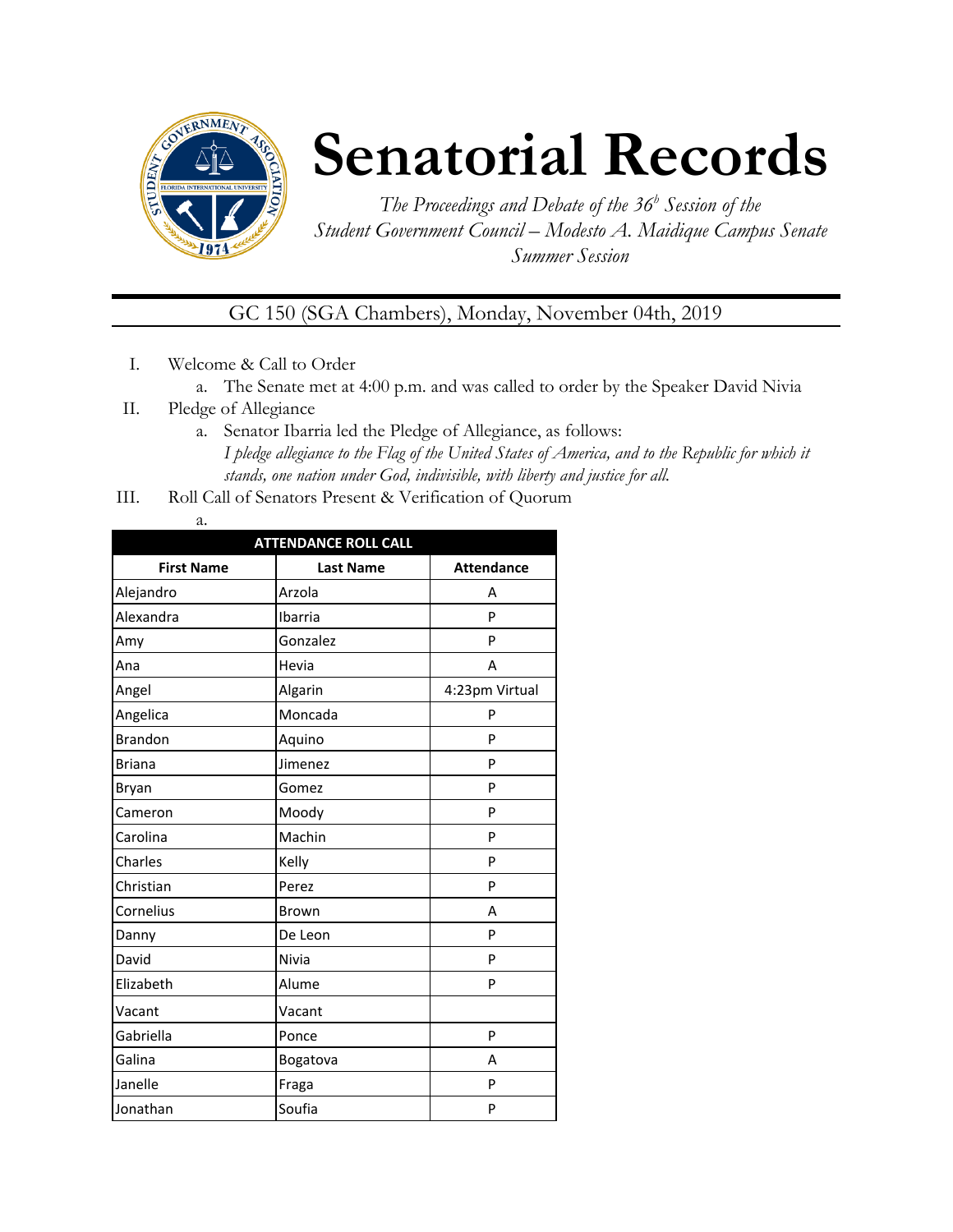| Karla                   | Perez                   | P                  |
|-------------------------|-------------------------|--------------------|
| Kiara                   | Mohammad                | P                  |
| Leslie                  | Llambias                | P                  |
| Mallory                 | Fortuno                 | P                  |
| Marko                   | Nikitovic               | A                  |
| Maryam                  | Rafieifar               | P                  |
| Matthew                 | <b>Beck</b>             | P                  |
| Michaela                | Mills                   | P                  |
| Molly                   | Schantz                 | P                  |
| Rose                    | Ingraham                | P                  |
| Santiago                | Arias                   | A                  |
| Shahnwaz                | Rafi                    | A                  |
| Sophia                  | Viterri                 | A                  |
| Van                     | Le                      | P                  |
| Zackrey                 | Powers                  | P                  |
| <b>VACANT</b>           | VACANT                  |                    |
| <b>SENATE SEATS</b>     | 38                      |                    |
| <b>VACANT SEATS</b>     | $\overline{\mathbf{2}}$ | <b>QUORUM</b>      |
| <b>SENATORS PRESENT</b> | 28                      | <b>ESTABLISHED</b> |
| <b>AMT FOR QUORUM</b>   | 18                      |                    |

a. The roll was called and Quorum was verified with 28 Senators present.

- IV. Approval of the Minutes from October 28th, 2019
	- a. Senator Ingraham moves to approve the minutes from October 28th, 2019. Senator Aquino seconds. Motion passes.
- V. Adoption of the Agenda
	- a. Senator Ingraham moves to adopt the agenda. Senator Powers seconds. Motion passes.

## VI. Invited Speakers

- a. Engineering Campus Council
- VII. Committee Reports
	- a. Finance Committee
		- i. 2 appropriations going to the floor the next senate meeting
		- ii. Meeting this Thursday at 5pm in SGA office
		- iii. If you have any questions, please contact sga.financecom@gmail.com
	- b. Rules, Legislation, and Judiciary Committee
		- i. Tabled 1 piece of legislation
		- ii. Robert rules workshop coming up soon
		- iii. If you have any questions, please contact sga.rljcommittee@gmail.com
	- c. Operational Review Committee
		- i. Will add more information to the audits to get more detail information from organizations
		- ii. We have the audit for MUN, GPSC, and CSO
		- iii. If you have any questions, please contact fiusga.orc@gmail.com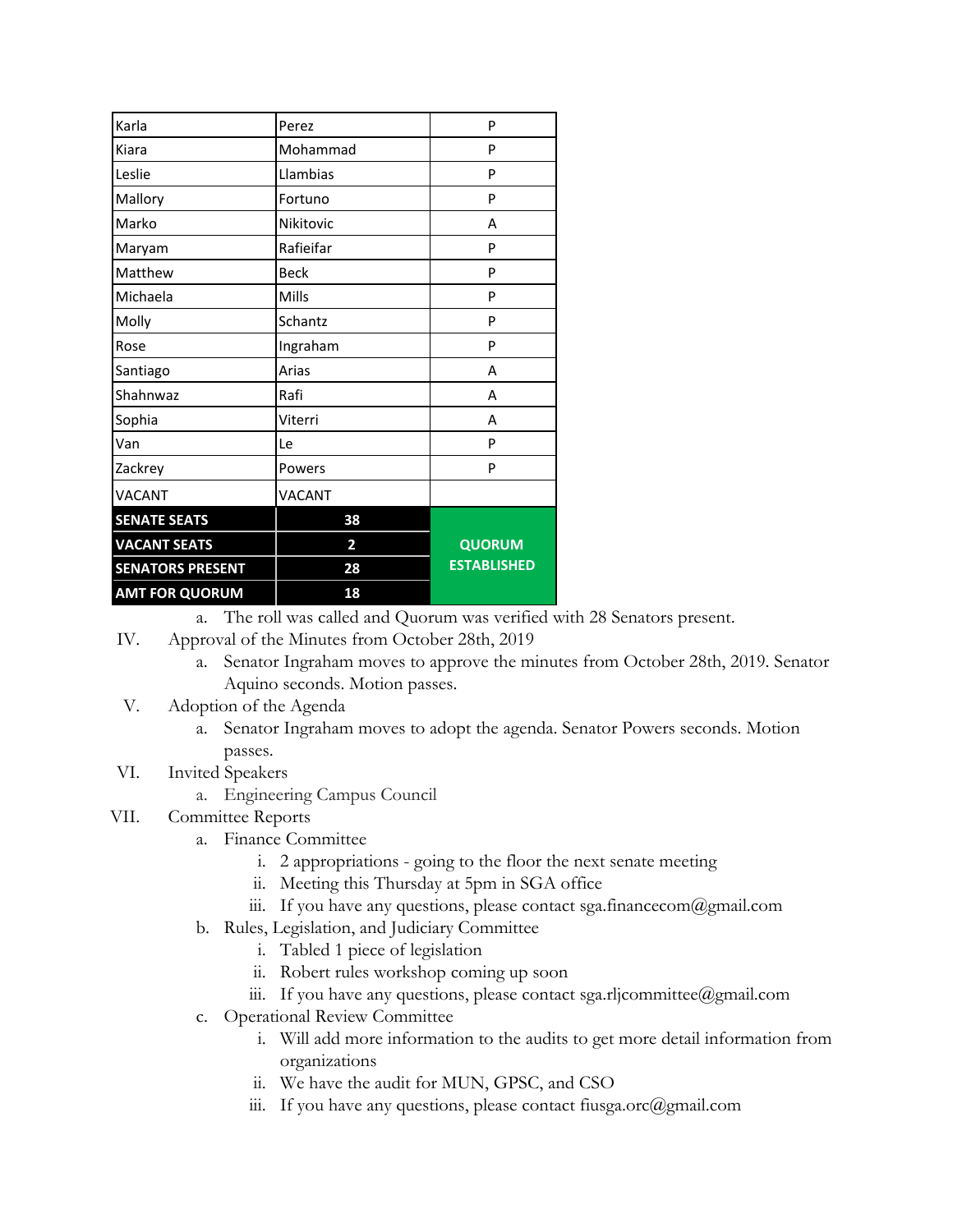#### *Point of Personal Privilege for Senator Machin at 4:10pm; Returned at 4:30pm*

- d. Internal Affairs Committee
	- i. No report as of now
	- ii. If you have any questions, please contact sgainternal@fiu.edu
- e. Student Advocacy Committee
	- i. November 18th SGA Reach In Reach Out
		- 1. Will send out google form for schedule
	- ii. If you have any questions, please contact sgaadvocacy@fiu.edu
- f. Graduate and Professional Students Committee
	- i. Finalized the Grad Scholar on Nov. 14th from 5pm-8pm
		- ii. Pilot survey with environmental grad students to understand what they need from us. If it is successful we will implement it in other departments.
	- iii. If you have any questions, please contact GPSC@fiu.edu

## VIII. Executive Board Reports

- a. Speaker of the Senate
	- i. Senate seat applications are open now.
		- 1. They close November 7th
		- ii. Add your office hours on the PPT that you will not change by today Monday
	- iii. Committee Chairs- SOPS are due next Monday
	- iv. Delegations report
	- v. Committee report
	- vi. 10 week report is coming up
	- vii. If you have any questions, please email sgaspeaker@fiu.edu
- b. Speaker Pro Tempore
	- i. If you have any questions, please email sgaprotemp@fiu.edu
- c. President Rosell
	- i. On Wednesday an Engineering Alumni will tour the Engineering Campus in hopes of working with them in some fundraising efforts.
	- ii. Campus Safety Walk on November 14th at 7pm.
		- 1. Start at the SGA office
	- iii. If you have any questions, please email sgapres $@$ fiu.edu
- d. Vice President Ojeda
	- i. Working on Recharge
		- 1. December 9th 13th
		- 2. Finalizing all the marketing
		- 3. E-Board has been working on events for Recharge week
	- ii. Working with Illan on initiatives with parking and transportation
	- iii. If you have any questions, please email sgavp@fiu.edu
- e. Comptroller
	- i. Review on new procedure for disbursements
	- ii. If you have any questions, please email sgacomptrol $@$ fiu.edu
- f. Chief Justice
	- i. No report
	- ii. If you have any questions, please email [sgajud@fiu.edu](mailto:sgajud@fiu.edu)
- IX. Special Orders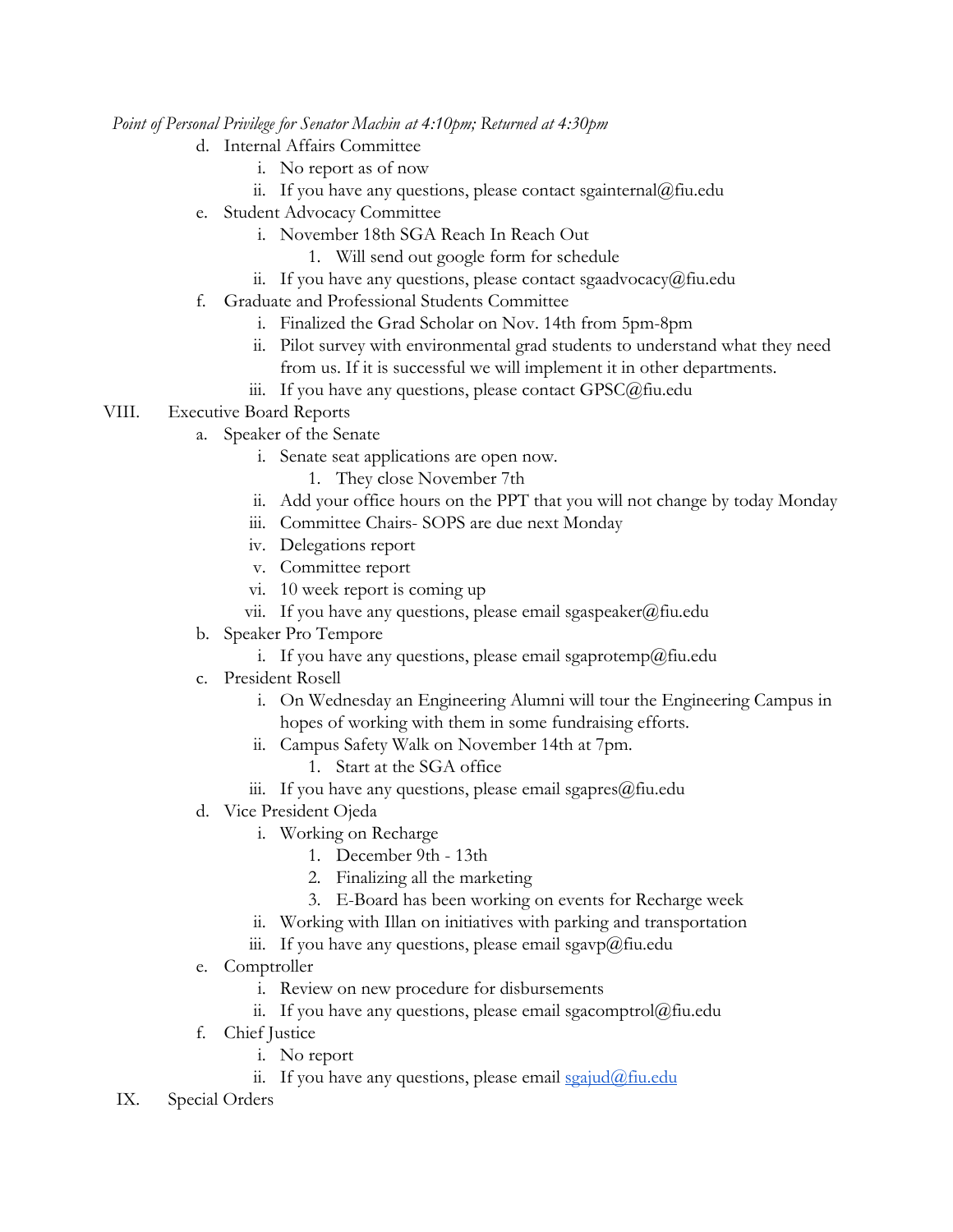- a. There were none.
- X. Vetoed Legislation
	- a. There were none.
- XI. Second Readings
	- a. There were none.
- XII. Unfinished Business
	- a. SR3605 A RESOLUTION IN SUPPORT OF GREATER AVAILABILITY OF FREE FEMININE PRODUCTS AT THE FLORIDA INTERNATIONAL UNIVERSITY'S MODESTO A. MAIDIQUE & ENGINEERING CAMPUSES
		- i. Senator Arias moves to bypass second reading. Senator Fraga seconds. Motion passes.
		- ii. Senator Powers moves to go into voting procedure. Senator Gomez seconds. Motion passes.

|                   | 1.               |                   |         |               |
|-------------------|------------------|-------------------|---------|---------------|
|                   |                  | <b>VOTE ON</b>    |         |               |
| <b>First Name</b> | <b>Last Name</b> | <b>Attendance</b> | Vote    | <b>REASON</b> |
| Alejandro         | Arzola           | A                 |         |               |
| Alexandra         | Ibarria          | P                 | Υ       |               |
| Amy               | Gonzalez         | P                 | Υ       |               |
| Ana               | Hevia            | A                 |         |               |
| Angel             | Algarin          | P                 | $\sf A$ |               |
| Angelica          | Moncada          | P                 | Υ       |               |
| Brandon           | Aquino           | P                 | Υ       |               |
| <b>Briana</b>     | Jimenez          | P                 | Υ       |               |
| Bryan             | Gomez            | P                 | Υ       |               |
| Cameron           | Moody            | P                 | Υ       |               |
| Carolina          | Machin           | P                 |         |               |
| Charles           | Kelly            | P                 | Υ       |               |
| Christian         | Perez            | P                 | Υ       |               |
| Cornelius         | Brown            | A                 |         |               |
| Danny             | De Leon          | P                 | Υ       |               |
| David             | Nivia            | P                 | Υ       |               |
| Elizabeth         | Alume            | P                 | Υ       |               |
| Vacant            | Vacant           |                   |         |               |
| Gabriella         | Ponce            | P                 | Υ       |               |
| Galina            | Bogatova         | A                 |         |               |
| Janelle           | Fraga            | P                 | Υ       |               |
| Jonathan          | Soufia           | P                 | Υ       |               |
| Karla             | Perez            | P                 | Υ       |               |
| Kiara             | Mohammad         | P                 | Υ       |               |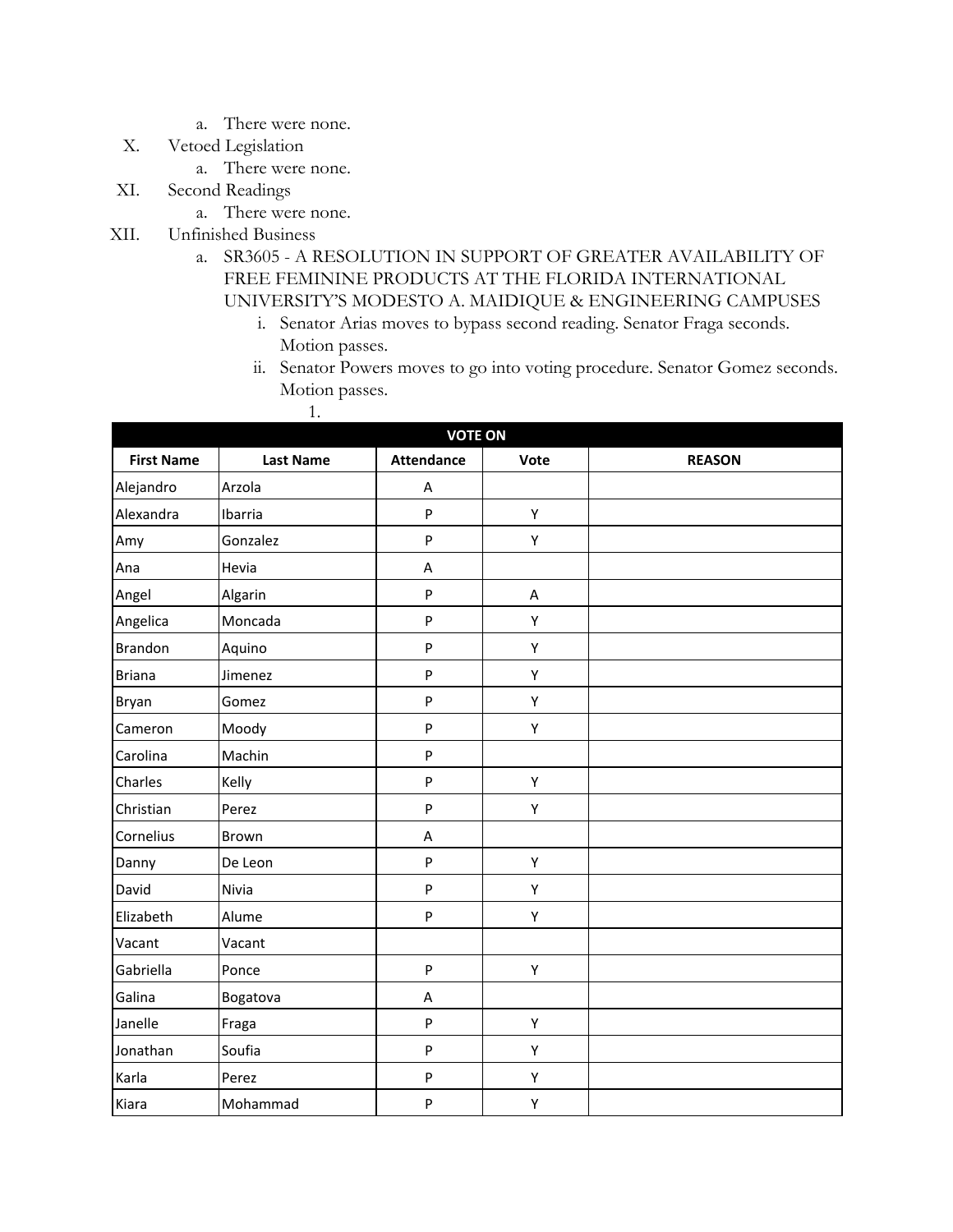|                           |               | <b>ABSTAIN</b> | 1  |             |
|---------------------------|---------------|----------------|----|-------------|
| <b>QUORUM ESTABLISHED</b> |               | <b>NAY</b>     | 0  | <b>PASS</b> |
|                           |               | YAY            | 26 |             |
| <b>VACANT</b>             | <b>VACANT</b> |                |    |             |
| Zackrey                   | Powers        | P              | Υ  |             |
| Van                       | Le            | P              | Y  |             |
| Sophia                    | Viterri       | A              |    |             |
| Shahnwaz                  | Rafi          | A              |    |             |
| Santiago                  | Arias         | P              | Υ  |             |
| Rose                      | Ingraham      | P              | Υ  |             |
| Molly                     | Schantz       | P              | Y  |             |
| Michaela                  | Mills         | P              | Υ  |             |
| Matthew                   | <b>Beck</b>   | P              |    |             |
| Maryam                    | Rafieifar     | P              | Υ  |             |
| Marko                     | Nikitovic     | A              |    |             |
| Mallory                   | Fortuno       | P              | Υ  |             |
| Leslie                    | Llambias      | P              | Υ  |             |

2. Passes with 26-0-1

1.

## b. *SB 3603 -* A BILL TO INCORPORATE SGC- MMC CONTINGENCY FUND REGULATIONS

i. Senator Powers moves to go into vote procedure. Senator Kelly seconds. Motion passes.

| <b>VOTE ON</b>    |                  |                   |      |               |  |
|-------------------|------------------|-------------------|------|---------------|--|
| <b>First Name</b> | <b>Last Name</b> | <b>Attendance</b> | Vote | <b>REASON</b> |  |
| Alejandro         | Arzola           | A                 |      |               |  |
| Alexandra         | Ibarria          | P                 | Υ    |               |  |
| Amy               | Gonzalez         | P                 | Υ    |               |  |
| Ana               | Hevia            | Α                 |      |               |  |
| Angel             | Algarin          | P                 | Υ    |               |  |
| Angelica          | Moncada          | P                 | Υ    |               |  |
| Brandon           | Aquino           | P                 | Υ    |               |  |
| <b>Briana</b>     | Jimenez          | P                 | Υ    |               |  |
| Bryan             | Gomez            | P                 | N    |               |  |
| Cameron           | Moody            | P                 | Υ    |               |  |
| Carolina          | Machin           | P                 |      |               |  |
| Charles           | Kelly            | P                 | Υ    |               |  |
| Christian         | Perez            | P                 | Υ    |               |  |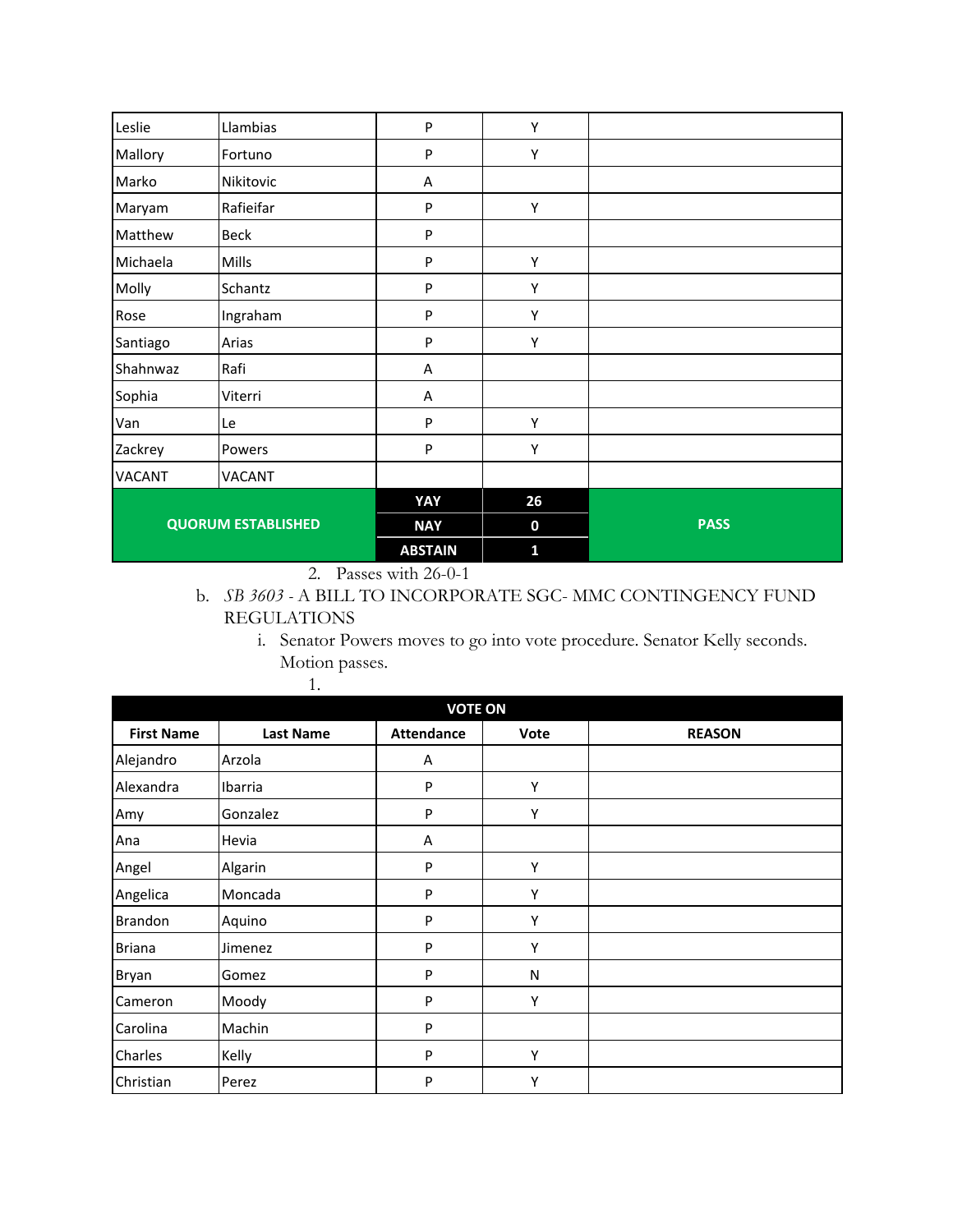| Cornelius                 | Brown             | $\mathsf A$               |                         |             |
|---------------------------|-------------------|---------------------------|-------------------------|-------------|
| Danny                     | De Leon           | $\boldsymbol{\mathsf{P}}$ | Υ                       |             |
| David                     | Nivia             | P                         | Υ                       |             |
| Elizabeth                 | Alume             | P                         | Υ                       |             |
| Vacant                    | Vacant            |                           |                         |             |
| Gabriella                 | Ponce             | P                         | Υ                       |             |
| Galina                    | Bogatova          | $\mathsf A$               |                         |             |
| Janelle                   | Fraga             | $\boldsymbol{\mathsf{P}}$ | Υ                       |             |
| Jonathan                  | Soufia            | P                         | $\mathsf{N}$            |             |
| Karla                     | Perez             | P                         | Υ                       |             |
| Kiara                     | Mohammad          | P                         | Υ                       |             |
| Leslie                    | Llambias          | $\boldsymbol{\mathsf{P}}$ | Υ                       |             |
| Mallory                   | Fortuno           | P                         | Υ                       |             |
| Marko                     | Nikitovic         | A                         |                         |             |
| Maryam                    | Rafieifar         | P                         | Υ                       |             |
| Matthew                   | Beck              | P                         |                         |             |
| Michaela                  | Mills             | P                         | Υ                       |             |
| Molly                     | Schantz           | P                         | Υ                       |             |
| Rose                      | Ingraham          | $\boldsymbol{\mathsf{P}}$ | Υ                       |             |
| Santiago                  | Arias             | P                         | Υ                       |             |
| Shahnwaz                  | Rafi              | $\mathsf A$               |                         |             |
| Sophia                    | Viterri           | A                         |                         |             |
| Van                       | Le                | P                         | Υ                       |             |
| Zackrey                   | Powers            | P                         | Υ                       |             |
| <b>VACANT</b>             | <b>VACANT</b>     |                           |                         |             |
|                           |                   | YAY                       | 25                      |             |
| <b>QUORUM ESTABLISHED</b> |                   | <b>NAY</b>                | $\overline{\mathbf{2}}$ | <b>PASS</b> |
|                           | $\sim$ $\sqrt{ }$ | <b>ABSTAIN</b><br>1.2522  | $\mathbf 0$             |             |

2. Passes with 25-2-0

*Point of Personal Privilege for Senator DeLeon at 4:40; Returned at 4:42pm*

- c. SR3604 Gun Threat Resolution
	- i. Senator Gomez moves to amend wording from *FIU Parking and Transportation* to *FIU Police Department*. Senator Ingraham seconds. Motion passes.
	- ii. Senator Gomez moves to bypass second reading. Senator Ingraham seconds. Motion passes.
	- iii. Senator Gomez moves to go into voting procedure. Senator Ibarria seconds. Motion passes.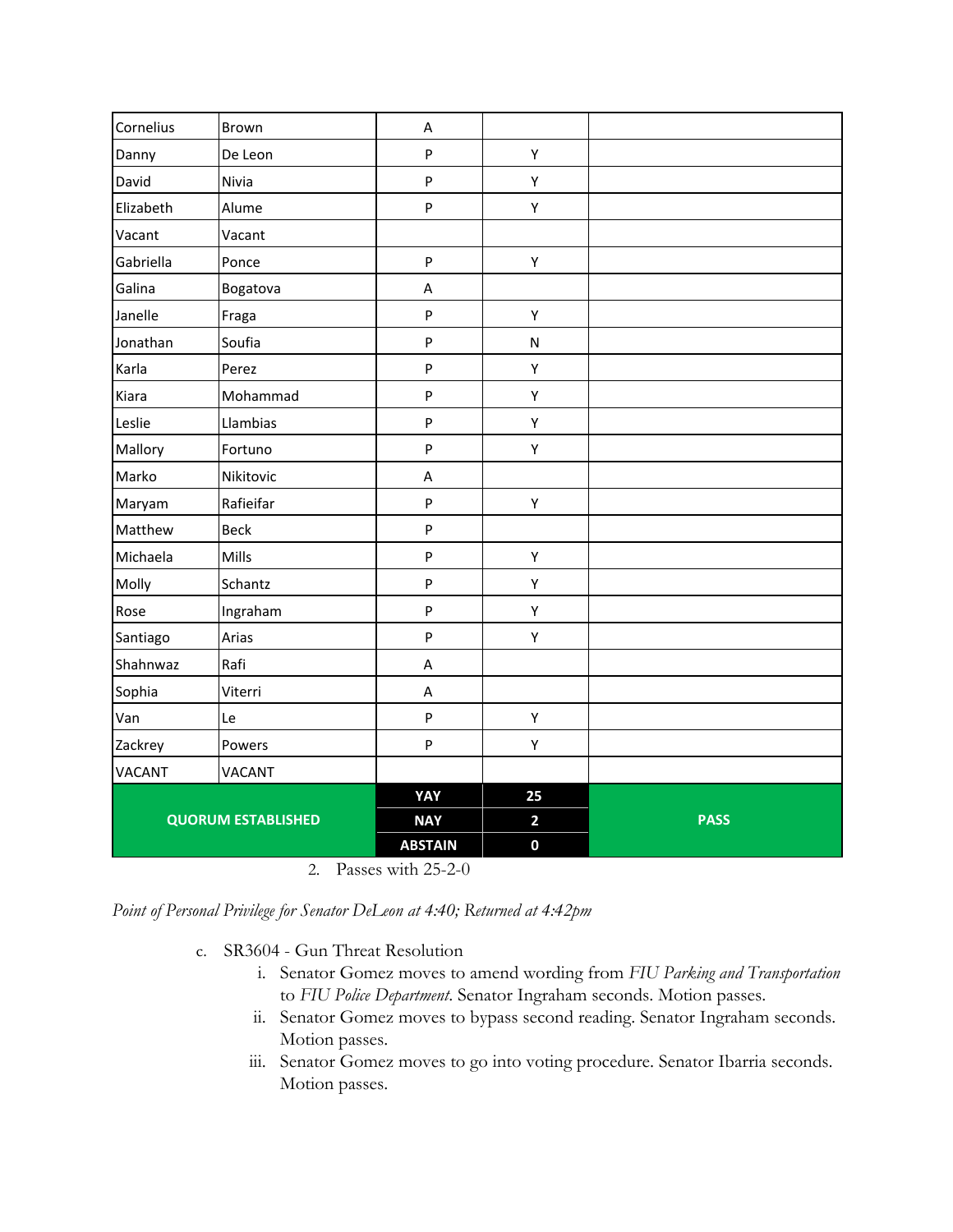|                   | <b>VOTE ON</b>   |                           |      |                              |  |
|-------------------|------------------|---------------------------|------|------------------------------|--|
| <b>First Name</b> | <b>Last Name</b> | <b>Attendance</b>         | Vote | <b>REASON</b>                |  |
| Alejandro         | Arzola           | A                         |      |                              |  |
| Alexandra         | Ibarria          | ${\sf P}$                 | Υ    |                              |  |
| Amy               | Gonzalez         | ${\sf P}$                 | Υ    |                              |  |
| Ana               | Hevia            | Α                         |      |                              |  |
| Angel             | Algarin          | ${\sf P}$                 | Υ    |                              |  |
| Angelica          | Moncada          | ${\sf P}$                 | Υ    |                              |  |
| <b>Brandon</b>    | Aquino           | ${\sf P}$                 | Υ    |                              |  |
| <b>Briana</b>     | Jimenez          | ${\sf P}$                 | Υ    |                              |  |
| Bryan             | Gomez            | ${\sf P}$                 | Y    |                              |  |
| Cameron           | Moody            | ${\sf P}$                 | Υ    |                              |  |
| Carolina          | Machin           | ${\sf P}$                 |      |                              |  |
| Charles           | Kelly            | ${\sf P}$                 | Υ    |                              |  |
| Christian         | Perez            | ${\sf P}$                 | Υ    |                              |  |
| Cornelius         | Brown            | Α                         |      |                              |  |
| Danny             | De Leon          | ${\sf P}$                 | A    | Not present for presentation |  |
| David             | Nivia            | ${\sf P}$                 | Υ    |                              |  |
| Elizabeth         | Alume            | P                         | Υ    |                              |  |
| Vacant            | Vacant           |                           |      |                              |  |
| Gabriella         | Ponce            | ${\sf P}$                 | Υ    |                              |  |
| Galina            | Bogatova         | Α                         |      |                              |  |
| Janelle           | Fraga            | ${\sf P}$                 | Υ    |                              |  |
| Jonathan          | Soufia           | ${\sf P}$                 | Υ    |                              |  |
| Karla             | Perez            | ${\sf P}$                 | Υ    |                              |  |
| Kiara             | Mohammad         | ${\sf P}$                 | Υ    |                              |  |
| Leslie            | Llambias         | ${\sf P}$                 | Υ    |                              |  |
| Mallory           | Fortuno          | $\sf P$                   | Υ    |                              |  |
| Marko             | Nikitovic        | A                         |      |                              |  |
| Maryam            | Rafieifar        | ${\sf P}$                 | Y    |                              |  |
| Matthew           | Beck             | ${\sf P}$                 |      |                              |  |
| Michaela          | Mills            | $\sf P$                   | Υ    |                              |  |
| Molly             | Schantz          | ${\sf P}$                 | Υ    |                              |  |
| Rose              | Ingraham         | $\boldsymbol{\mathsf{P}}$ | Υ    |                              |  |
| Santiago          | Arias            | ${\sf P}$                 | Υ    |                              |  |
| Shahnwaz          | Rafi             | A                         |      |                              |  |

1.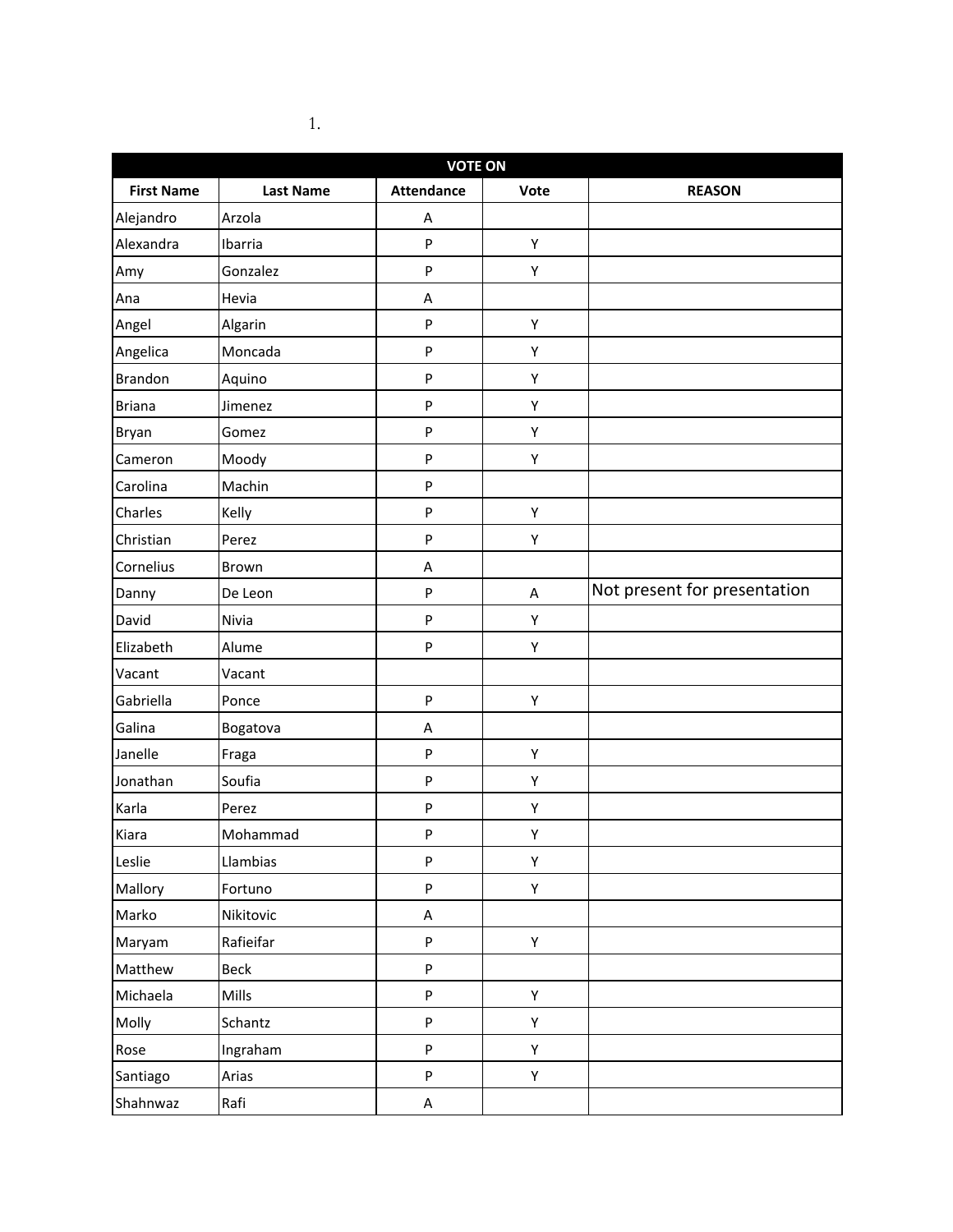| Sophia                    | Viterri       | Α              |             |             |
|---------------------------|---------------|----------------|-------------|-------------|
| Van                       | Le            | P              | v           |             |
| Zackrey                   | <b>Powers</b> | P              |             |             |
| <b>VACANT</b>             | <b>VACANT</b> |                |             |             |
|                           |               | YAY            | 26          |             |
| <b>QUORUM ESTABLISHED</b> |               | <b>NAY</b>     | $\mathbf 0$ | <b>PASS</b> |
|                           |               | <b>ABSTAIN</b> | 11          |             |

<sup>2.</sup> Passes with 26-0-1

Senator Kelly moves to suspend rules. Senator Jimenez seconds. Motion fails.

Senator Powers moves to discharge council appropriation SB3603 from the Finance Committee. Senator Aquino seconds.

Roll call for vote

| <b>VOTE ON</b>    |                  |                   |      |               |
|-------------------|------------------|-------------------|------|---------------|
| <b>First Name</b> | <b>Last Name</b> | <b>Attendance</b> | Vote | <b>REASON</b> |
| Alejandro         | Arzola           | Α                 |      |               |
| Alexandra         | Ibarria          | P                 | Υ    |               |
| Amy               | Gonzalez         | P                 | Υ    |               |
| Ana               | Hevia            | A                 |      |               |
| Angel             | Algarin          | P                 | Υ    |               |
| Angelica          | Moncada          | P                 | Υ    |               |
| Brandon           | Aquino           | P                 | Υ    |               |
| <b>Briana</b>     | Jimenez          | P                 | Υ    |               |
| Bryan             | Gomez            | P                 | Υ    |               |
| Cameron           | Moody            | P                 | Υ    |               |
| Carolina          | Machin           | P                 |      |               |
| Charles           | Kelly            | P                 | N    |               |
| Christian         | Perez            | P                 | Υ    |               |
| Cornelius         | Brown            | A                 |      |               |
| Danny             | De Leon          | P                 | Υ    |               |
| David             | Nivia            | P                 | Υ    |               |
| Elizabeth         | Alume            | P                 | Υ    |               |
| Vacant            | Vacant           |                   |      |               |
| Gabriella         | Ponce            | P                 | Υ    |               |
| Galina            | Bogatova         | Α                 |      |               |
| Janelle           | Fraga            | P                 | Υ    |               |
| Jonathan          | Soufia           | P                 | Υ    |               |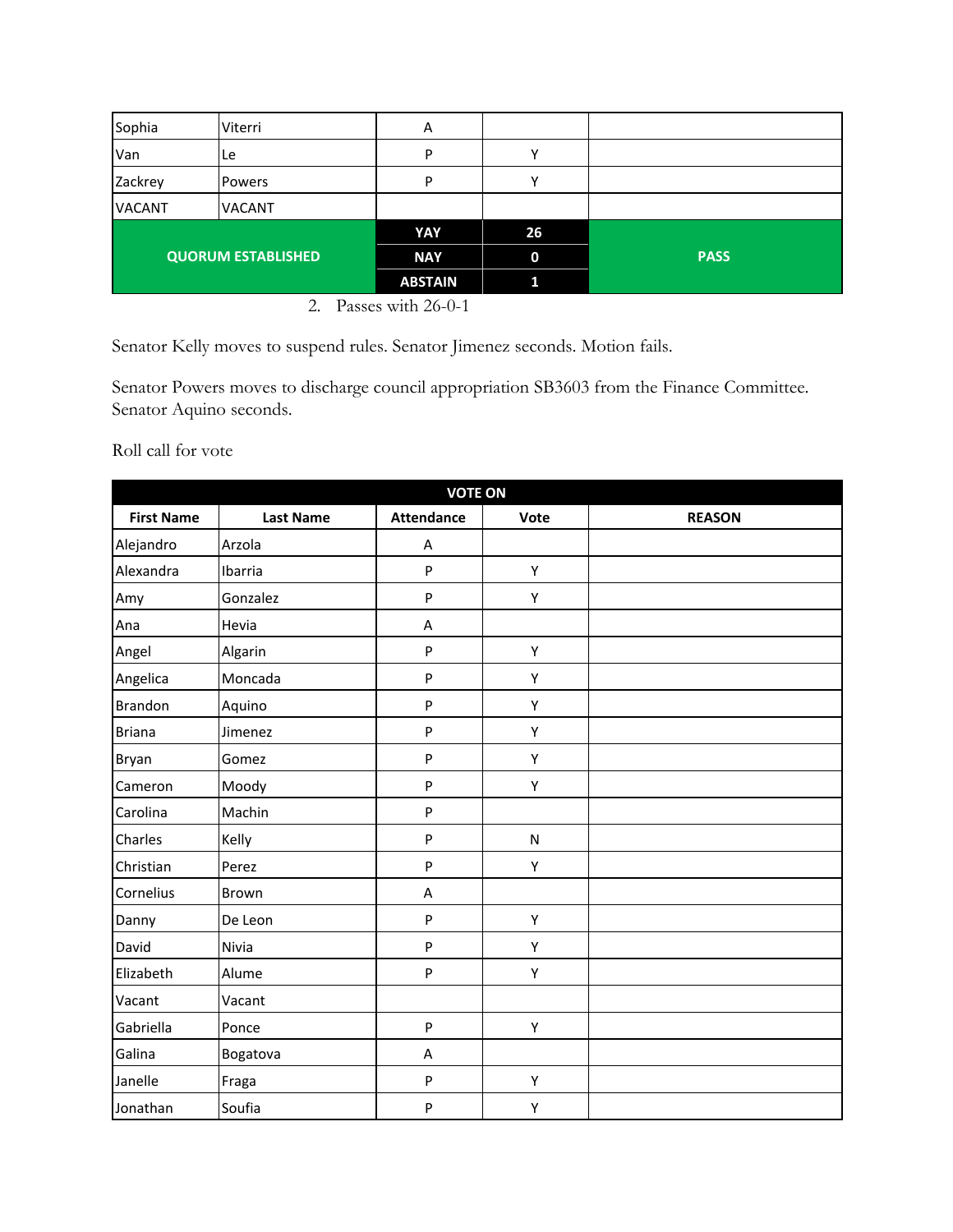| Karla                     | Perez         | ${\sf P}$      | Υ                       |             |
|---------------------------|---------------|----------------|-------------------------|-------------|
| Kiara                     | Mohammad      | ${\sf P}$      | Υ                       |             |
| Leslie                    | Llambias      | $\sf P$        | Υ                       |             |
| Mallory                   | Fortuno       | $\mathsf{P}$   | Υ                       |             |
| Marko                     | Nikitovic     | A              |                         |             |
| Maryam                    | Rafieifar     | ${\sf P}$      | Υ                       |             |
| Matthew                   | <b>Beck</b>   | $\sf P$        |                         |             |
| Michaela                  | Mills         | ${\sf P}$      | Υ                       |             |
| Molly                     | Schantz       | ${\sf P}$      | Υ                       |             |
| Rose                      | Ingraham      | $\mathsf{P}$   | N                       |             |
| Santiago                  | Arias         | $\mathsf{P}$   | Υ                       |             |
| Shahnwaz                  | Rafi          | A              |                         |             |
| Sophia                    | Viterri       | Α              |                         |             |
| Van                       | Le            | $\mathsf{P}$   | Υ                       |             |
| Zackrey                   | Powers        | ${\sf P}$      | Υ                       |             |
| <b>VACANT</b>             | <b>VACANT</b> |                |                         |             |
|                           |               | YAY            | 25                      |             |
| <b>QUORUM ESTABLISHED</b> |               | <b>NAY</b>     | $\overline{\mathbf{2}}$ | <b>PASS</b> |
|                           |               | <b>ABSTAIN</b> | $\mathbf 0$             |             |

Added to new business

Senator Arias moves to go into a 5 minute recess. Senatore Soufia seconds. Motion fails.

Senator Arias moves to go for a 2 minute recess. Senator Kelly seconds. Motion passes.

*Senator Soufia is dismissed at 5:01pm.*

Senator Kelly moves to add UB3602 to new business. Senator Ingraham seconds. Motion passes.

*Point of Personal Privilege for Senator Deleon; Dismissed at 5:00pm.*

XIII. New Business

a. UB 3602

i. Senator Kelly moves to go into voting procedure. Senator Powers seconds. Motion passes.

1.

| <b>VOTE ON</b>    |                  |                   |      |               |
|-------------------|------------------|-------------------|------|---------------|
| <b>First Name</b> | <b>Last Name</b> | <b>Attendance</b> | Vote | <b>REASON</b> |
| Alejandro         | Arzola           | А                 |      |               |
| <b>Alexandra</b>  | Ibarria          | D                 |      |               |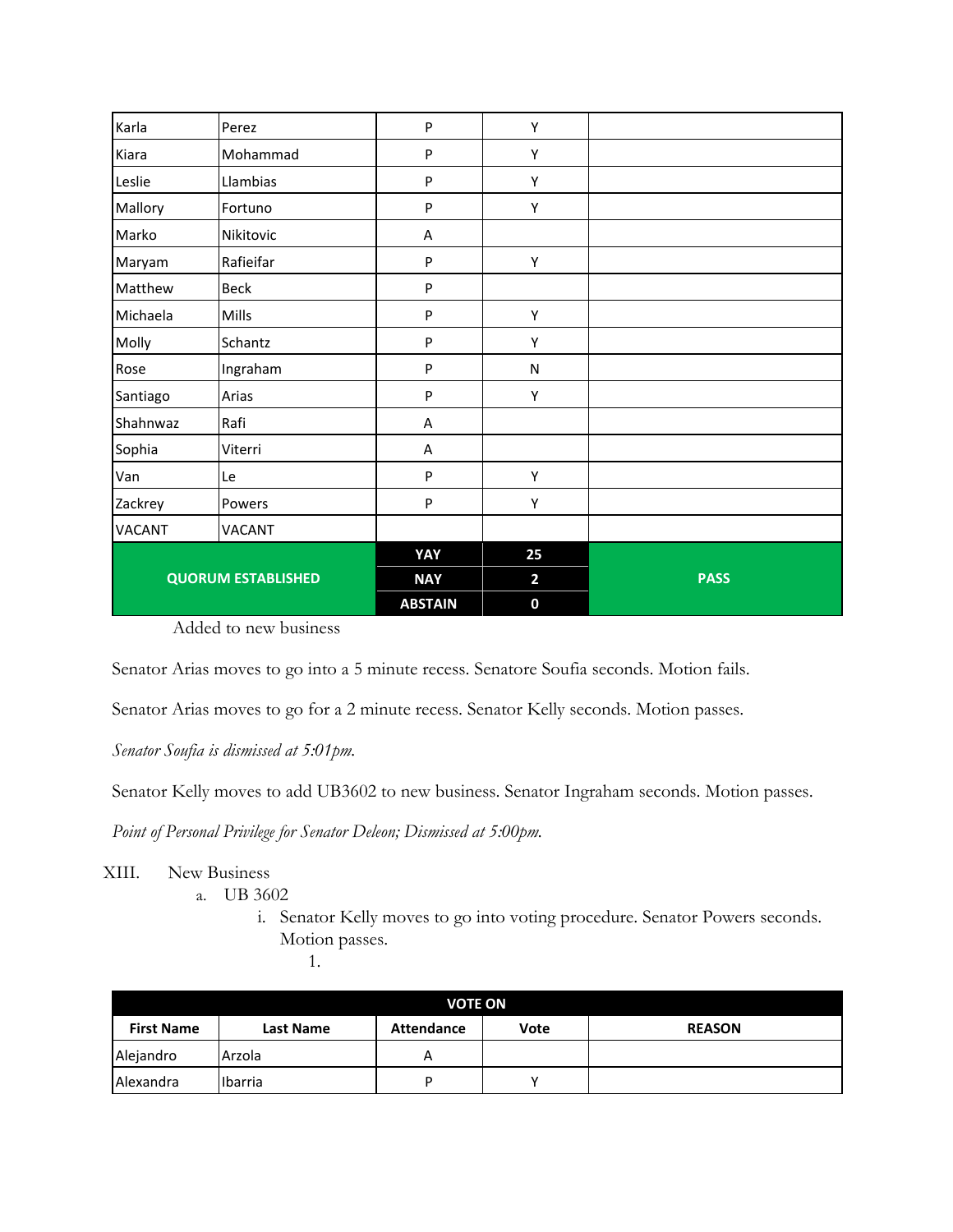| Amy            | Gonzalez                  | P                         | Υ         |             |
|----------------|---------------------------|---------------------------|-----------|-------------|
| Ana            | Hevia                     | A                         |           |             |
| Angel          | Algarin                   | P                         | Υ         |             |
| Angelica       | Moncada                   | P                         | Υ         |             |
| <b>Brandon</b> | Aquino                    | P                         | Υ         |             |
| <b>Briana</b>  | Jimenez                   | P                         | Υ         |             |
| Bryan          | Gomez                     | P                         | ${\sf N}$ |             |
| Cameron        | Moody                     | P                         | Υ         |             |
| Carolina       | Machin                    | $\boldsymbol{\mathsf{P}}$ |           |             |
| Charles        | Kelly                     | P                         | Υ         |             |
| Christian      | Perez                     | P                         | Υ         |             |
| Cornelius      | Brown                     | A                         |           |             |
| Danny          | De Leon                   | A                         |           |             |
| David          | Nivia                     | P                         | Υ         |             |
| Elizabeth      | Alume                     | P                         | Υ         |             |
| Vacant         | Vacant                    |                           |           |             |
| Gabriella      | Ponce                     | P                         | Υ         |             |
| Galina         | Bogatova                  | A                         |           |             |
| Janelle        | Fraga                     | P                         | Υ         |             |
| Jonathan       | Soufia                    | A                         |           |             |
| Karla          | Perez                     | P                         | Υ         |             |
| Kiara          | Mohammad                  | P                         | Υ         |             |
| Leslie         | Llambias                  | P                         | Υ         |             |
| Mallory        | Fortuno                   | P                         | Υ         |             |
| Marko          | Nikitovic                 | A                         |           |             |
| Maryam         | Rafieifar                 | P                         | Υ         |             |
| Matthew        | Beck                      | P                         |           |             |
| Michaela       | Mills                     | P                         | Y         |             |
| Molly          | Schantz                   | P                         | Υ         |             |
| Rose           | Ingraham                  | P                         | Υ         |             |
| Santiago       | Arias                     | P                         | Υ         |             |
| Shahnwaz       | Rafi                      | A                         |           |             |
| Sophia         | Viterri                   | $\sf A$                   |           |             |
| Van            | Le                        | P                         | Υ         |             |
| Zackrey        | Powers                    | P                         | Υ         |             |
| <b>VACANT</b>  | VACANT                    |                           |           |             |
|                | <b>QUORUM ESTABLISHED</b> | YAY                       | 24        | <b>PASS</b> |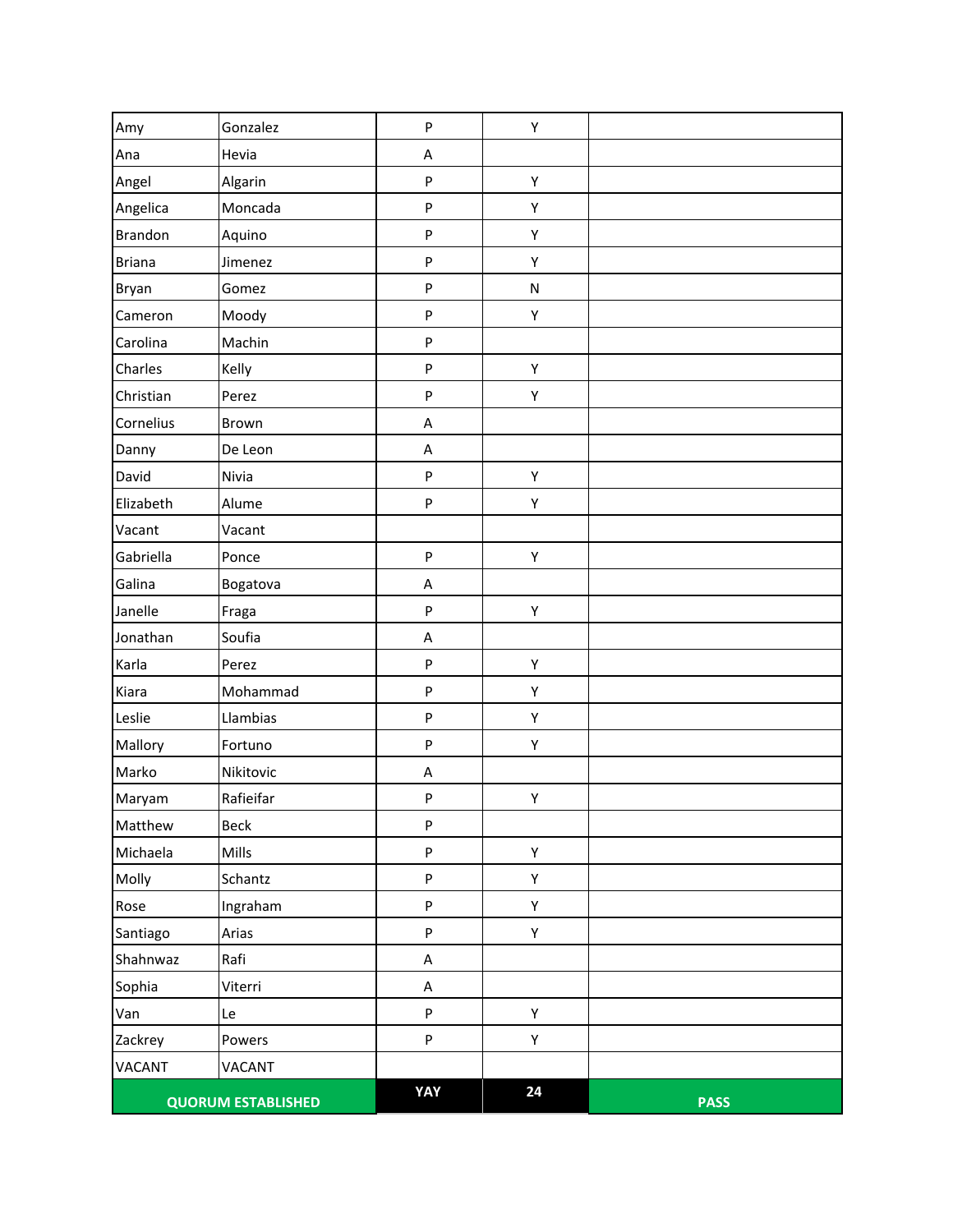| <b>NAY</b>                                                          |   |
|---------------------------------------------------------------------|---|
| <b>ABSTAIN</b>                                                      | υ |
| $\sim$<br>$\cdot$ $\cdot$ $\cdot$ $\cdot$ $\cdot$ $\cdot$<br>$\sim$ |   |

<sup>2.</sup> Passed with 24-1-0

Senator Algarin moves to resend the voting for SB3603. Senator Ingraham seconds. Motion passes.

ii.

| <b>VOTE ON</b>    |                  |                   |      |               |  |  |  |
|-------------------|------------------|-------------------|------|---------------|--|--|--|
| <b>First Name</b> | <b>Last Name</b> | <b>Attendance</b> | Vote | <b>REASON</b> |  |  |  |
| Alejandro         | Arzola           | Α                 |      |               |  |  |  |
| Alexandra         | Ibarria          | ${\sf P}$         | Υ    |               |  |  |  |
| Amy               | Gonzalez         | $\sf P$           | Υ    |               |  |  |  |
| Ana               | Hevia            | Α                 |      |               |  |  |  |
| Angel             | Algarin          | ${\sf P}$         | Υ    |               |  |  |  |
| Angelica          | Moncada          | ${\sf P}$         | Υ    |               |  |  |  |
| <b>Brandon</b>    | Aquino           | ${\sf P}$         | Υ    |               |  |  |  |
| <b>Briana</b>     | Jimenez          | ${\sf P}$         | Υ    |               |  |  |  |
| Bryan             | Gomez            | ${\sf P}$         | Υ    |               |  |  |  |
| Cameron           | Moody            | ${\sf P}$         | Υ    |               |  |  |  |
| Carolina          | Machin           | ${\sf P}$         |      |               |  |  |  |
| Charles           | Kelly            | ${\sf P}$         | Υ    |               |  |  |  |
| Christian         | Perez            | ${\sf P}$         | Υ    |               |  |  |  |
| Cornelius         | Brown            | A                 |      |               |  |  |  |
| Danny             | De Leon          | Α                 |      |               |  |  |  |
| David             | Nivia            | ${\sf P}$         | Υ    |               |  |  |  |
| Elizabeth         | Alume            | ${\sf P}$         | Υ    |               |  |  |  |
| Vacant            | Vacant           |                   |      |               |  |  |  |
| Gabriella         | Ponce            | $\sf P$           | Υ    |               |  |  |  |
| Galina            | Bogatova         | Α                 |      |               |  |  |  |
| Janelle           | Fraga            | ${\sf P}$         | Υ    |               |  |  |  |
| Jonathan          | Soufia           | Α                 |      |               |  |  |  |
| Karla             | Perez            | ${\sf P}$         | Υ    |               |  |  |  |
| Kiara             | Mohammad         | ${\sf P}$         | Υ    |               |  |  |  |
| Leslie            | Llambias         | ${\sf P}$         | Υ    |               |  |  |  |
| Mallory           | Fortuno          | ${\sf P}$         | Υ    |               |  |  |  |
| Marko             | Nikitovic        | A                 |      |               |  |  |  |
| Maryam            | Rafieifar        | ${\sf P}$         | Υ    |               |  |  |  |
| Matthew           | Beck             | ${\sf P}$         |      |               |  |  |  |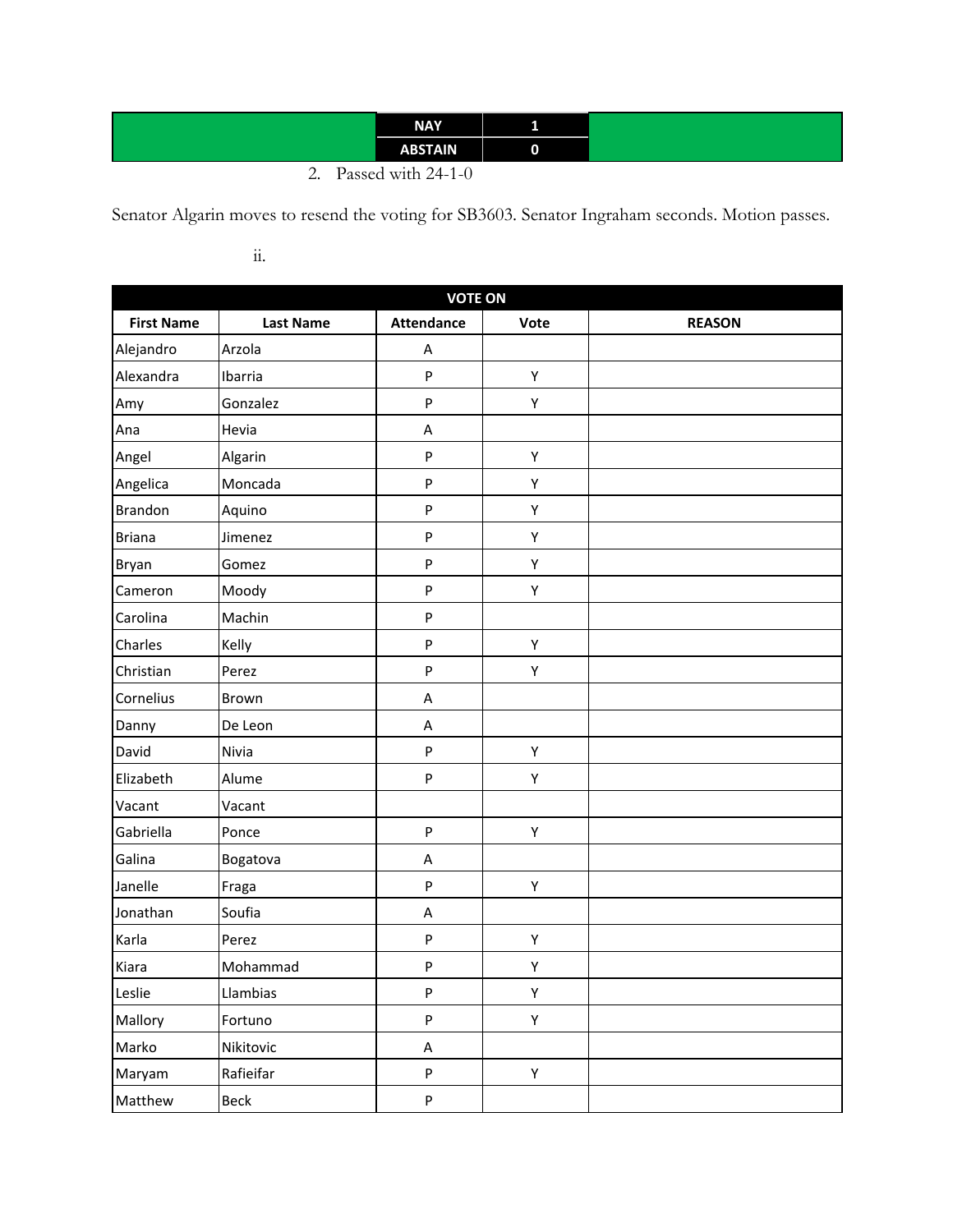| Michaela                  | <b>Mills</b>  | P              | Υ           |             |
|---------------------------|---------------|----------------|-------------|-------------|
| Molly                     | Schantz       | P              | Υ           |             |
| Rose                      | Ingraham      | P              | Υ           |             |
| Santiago                  | Arias         | P              | Υ           |             |
| Shahnwaz                  | Rafi          | A              |             |             |
| Sophia                    | Viterri       | A              |             |             |
| Van                       | Le            | P              | Υ           |             |
| Zackrey                   | Powers        | P              | Υ           |             |
| <b>VACANT</b>             | <b>VACANT</b> |                |             |             |
|                           |               | YAY            | 25          |             |
| <b>QUORUM ESTABLISHED</b> |               | <b>NAY</b>     | $\bf{0}$    | <b>PASS</b> |
|                           |               | <b>ABSTAIN</b> | $\mathbf 0$ |             |

iii. Resend the voting passed with 25-0-0

Senator Powers moves to add council appropriation SA3603 to New Business under Item B. Senator Aquino seconds. Motion passes.

- b. SA 3603 SA3603—IN SUPPORT OF APPROPRIATING \$4,954.04 TO THE STUDENT VETERANS OF AMERICA AT FLORIDA INTERNATIONAL UNIVERSITY TO ATTEND THE 2020 STUDENT VETERANS OF AMERICA NATIONAL CONVENTION.
	- i. Senator Ingraham moves to go into a 10 minute discussion period. Senator Aquino seconds. Motion passes.
	- ii. Senator Aquino moves to go into a 2 minute discussion period. Senator Ponce seconds. Motion passes.
	- iii. Senator Gomez moves to refer the appropriation back to the finance committee. Senator Powers seconds. Motion passes.

#### XIV. Advisor Report

- a. If you have any questions, please email mimcast $(\hat{\omega})$ fiu.edu
- XV. Public Forum
- XVI. Senate Forum

*Point of Personal Privilege for Senator Ingraham at 5:45pm;*

- a. SB3604 Restore Rights
	- i. Senator Aquino
		- 1. Point 1 either author or sponsor clarification
		- 2. Clarify proper documentation
		- 3. Clarify point 2 and 3 whether it will be a continuous process
		- 4. Point 3 25% to 50% clarification
		- 5. Indicate what a notification is to speaker
	- ii. Senator Gomez
		- 1. Instead of remaining event for the year can we change it for the remaining events during their terms